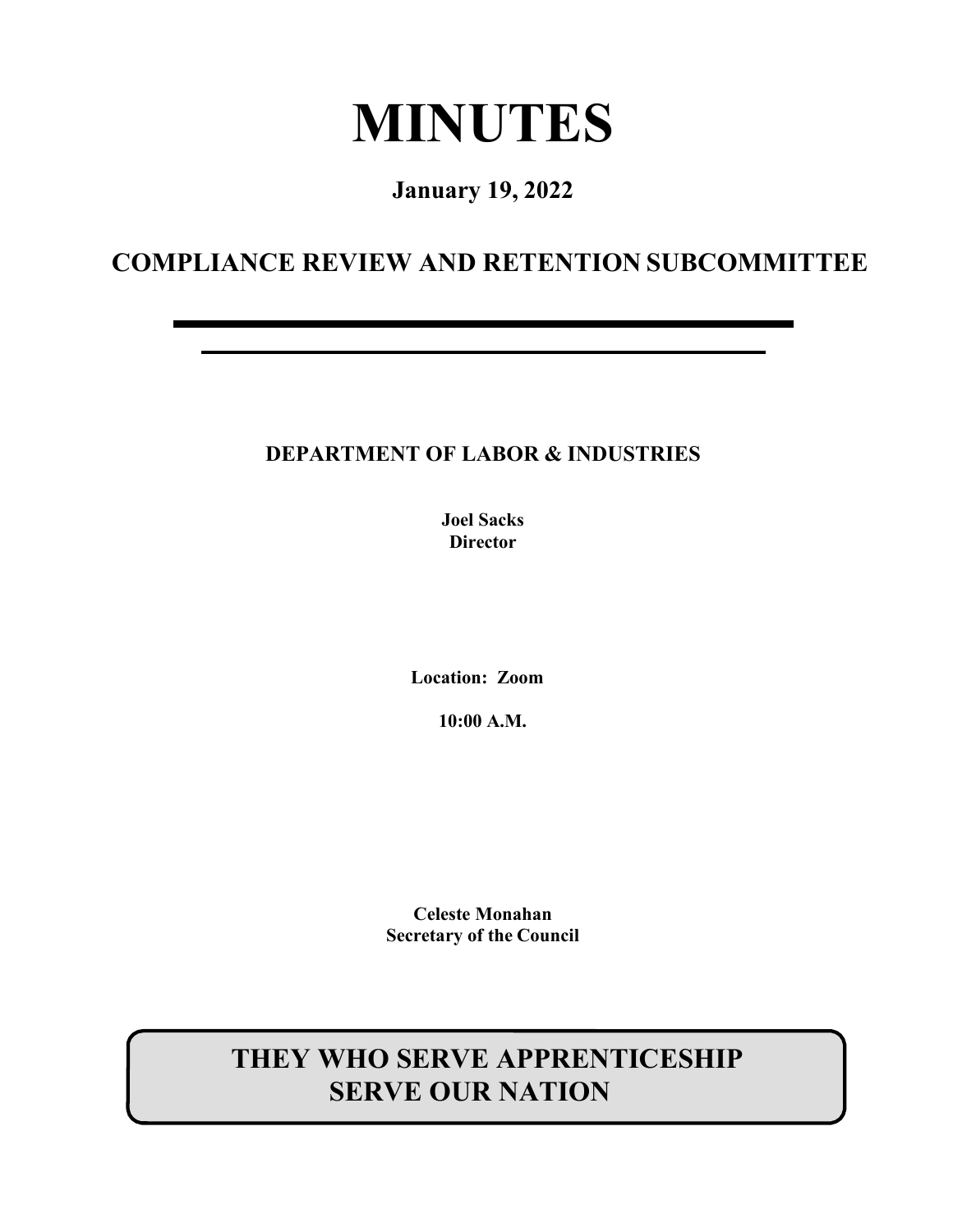# **COMPLIANCE REVIEW AND RETENTION SUBCOMMITTEE January 19, 2022 10:00 AM MINUTES**

#### **MEETING CALLED TO ORDER** @10:01a.m. by Chair D'Hondt

**ROLL CALL:** Present: Dave D'Hondt, Kenny Branson, Jeremy Clevenger, Jesse Cote, Karen Dove, Kenna May, Steve Harper. Absent: Mark Riker

#### **REPORTS:**

#### **Joint Retention and Recruitment Committee**

Jason Petrait gave his report.

#### **Compliance Specialist's Report**

Brittany Craighead provided her report. **M/S/C** to approve and attach to the minutes of this meeting. Washington Construction Teamsters Apprenticeship Committee Administrative Corrective Action Plan to be closed by the CRRS. **M/S/C** to approve.

#### **UNFINISHED BUSINESS:**

- 1. Ardagh Group Moldmaker Apprenticeship Committee
	- No action to be taken.
	- **M/S/C** to remove from Unfinished Business.
- 2. Ardagh Group/GMP In-Plant Maintenance Apprenticeship Committee
	- Program to be granted an extension of 60 days from today's date of 1/19/2022 to come into Administrative Compliance as verified by the department.
	- Program will re-appear at the April 2022 CRRS meeting to present a report addressing the concerns around the programs ability to provide RSI to their apprentices.
	- Failure of the program to meet the above requirement shall result in registration sanctions.
	- **M/S/C** to approve.

## **ITEMS FROM THE DEPARTMENT:**

#### **NONE**

## **JANUARY 2022 CRRS AGENDA ITEMS:**

#### **NEW STANDARDS: (Permanent Registration)**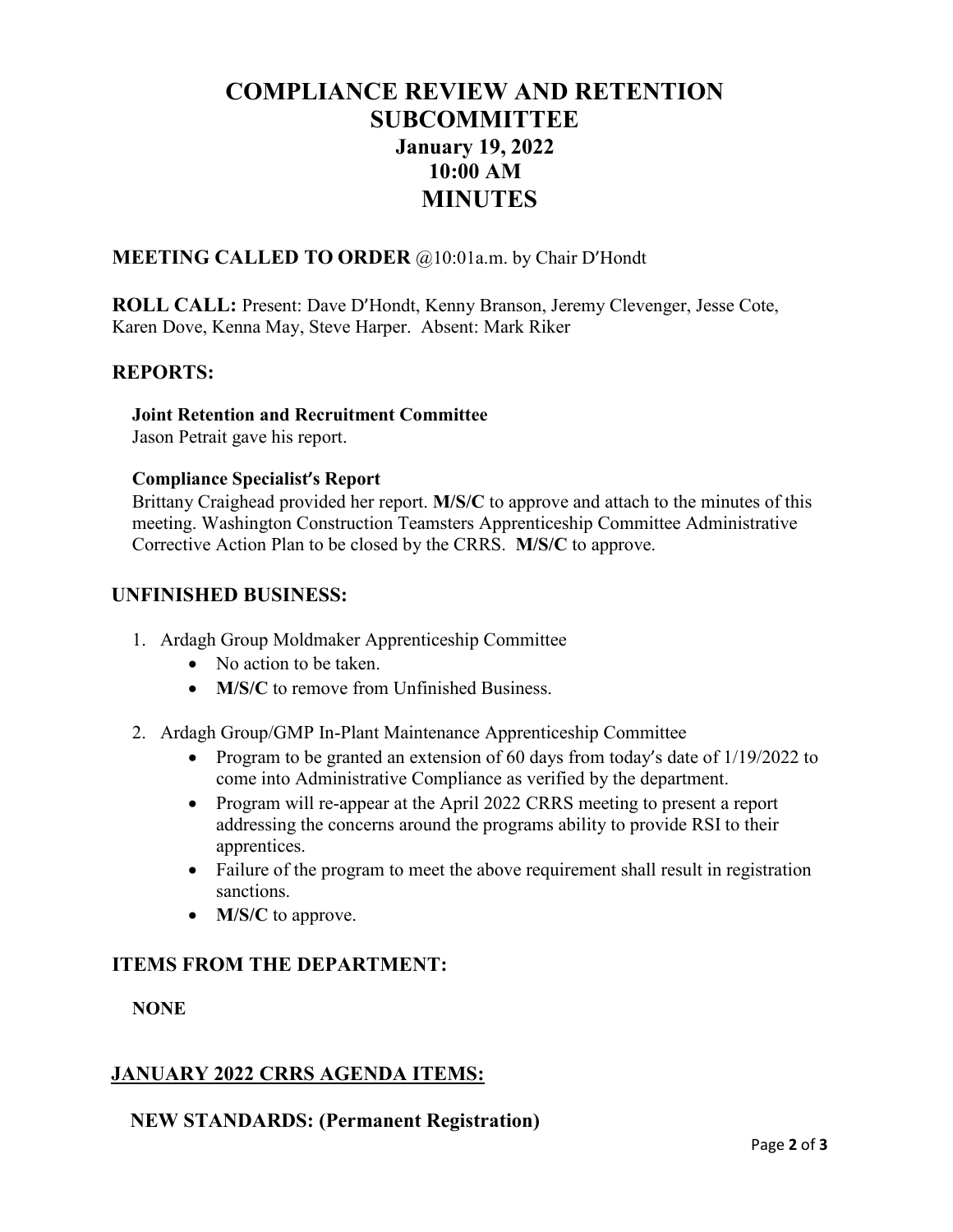#### *Region 1b*

- 3. Adhara Apprenticeship Program
	- In compliance for administrative procedures for the Provisional year.
	- Recommend to rescind provisional status.
	- **M/S/C** to approve.

#### *Region 2b*

- 4. Washington State Controls Specialist Apprenticeship Committee Associate Controls Specialist
	- In compliance for administrative procedures for the Provisional year.
	- Recommend program to receive permanent registration.
	- **M/S/C** to approve.

#### *Region 4a*

- 5. Electrical Management Group of Washington
	- In compliance for administrative procedures for the Provisional year.
	- Recommend program to remain provisional through the first full training cycle.
	- **M/S/C** to approve.
- 6. DUX Apprenticeship & Fabrication Training
	- In compliance for administrative procedures for the Provisional year.
	- Recommend program to receive permanent registration.
	- **M/S/C** to approve.

#### **NEW BUSINESS:**

**NONE**

#### **JANUARY 2022 ADMINISTRATIVE REVIEWS:**

#### **NONE**

#### **DATE AND LOCATION OF NEXT MEETING:**

April 20, 2022 Zoom Department of Labor & Industries **FUTURE MEETING SITES: Iuly 20, 2022** Zoom **Department of Labor & Industri**es

| October 19, 2022<br>Zoom | Department of Labor & Industries |
|--------------------------|----------------------------------|
| Zoom<br>January 18, 2023 | Department of Labor & Industries |

#### **ADJOURNMENT** @ 10:42a.m. by Chair D'Hondt.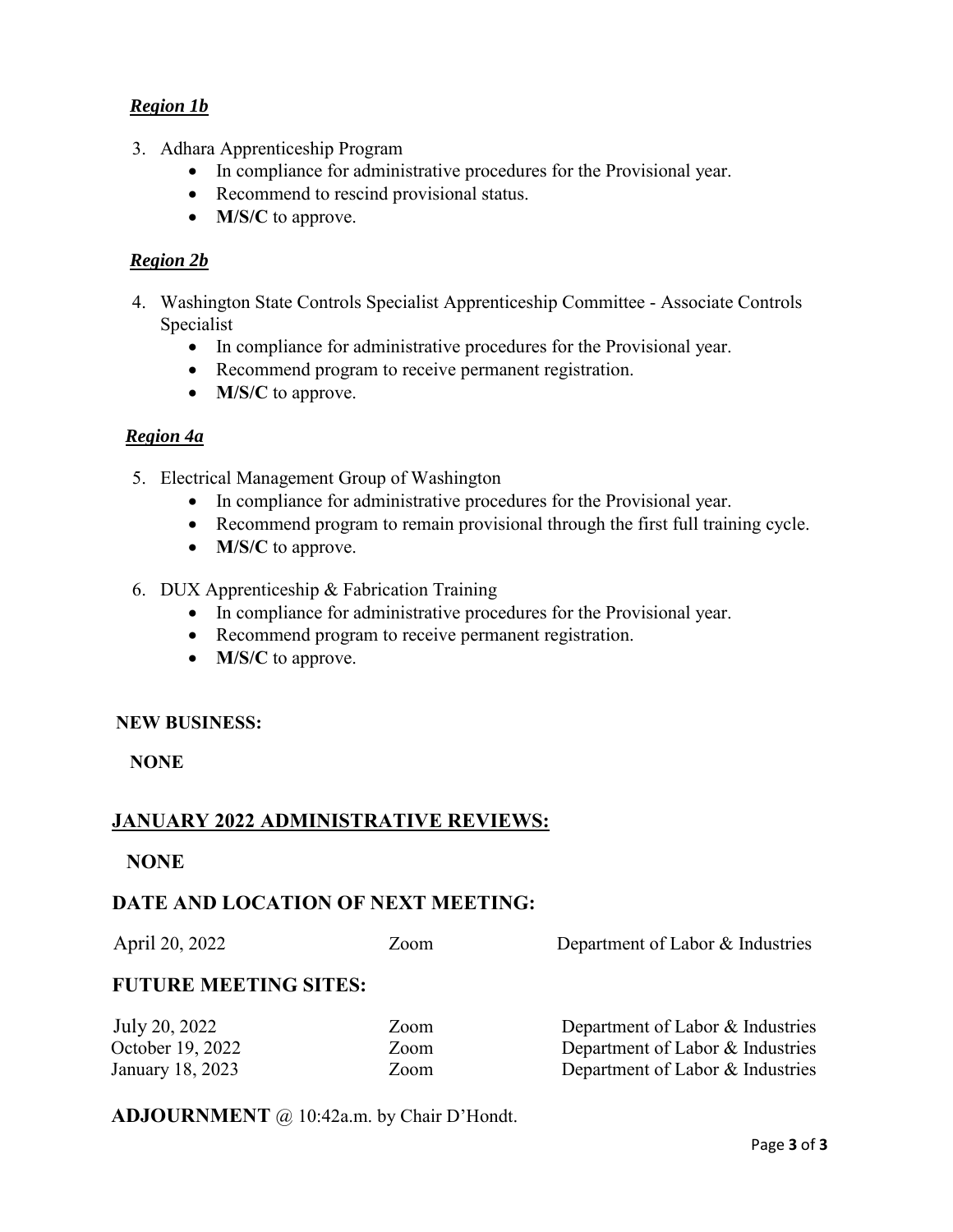# **January 2022 Compliance Review and Retention Sub-Committee**

# **Compliance Specialist Report**

# **Corrective Action Plans (CAP) - Updates by Quarter Assigned:**

#### **July 2020:**

- **Ardagh Group Moldmaker Apprenticeship Committee #153-** Program submitted timely a detailed Corrective Action Plan as required by the CRRS. CAP was reviewed by the Department and found to meet the requirements as listed in the CRRS Findings Letter dated July 31, 2020.
	- o Sponsor was seen at the October 2021 CRRS meeting where they were given a deadline of 60 days (December 27, 2021) to come fully into administrative compliance or face deregistration. *The sponsor has met this requirement*.
	- o Currently the program does not have any active apprentices, However at the committee meeting on Dec 16<sup>th</sup> they have decided to register a new apprentice in Jan 2022.
	- o Based on the issues the employer has had regarding provision of RSI to the apprentices in their other program, the department has concerns on the sponsor's ability to provide consistent RSI to apprentices in this occupation. Issued a show cause letter for the program to appear at the January 2022 CRRS meeting for discussion/recommendations on further actions to be taken.
- **Ardagh Group/GMP Maintenance In-Plant Apprenticeship Committee #510-** Program has submitted a Corrective Action Plan as required by the CRRS in the Findings letter dated October 28, 2021. (was originally assigned at the July 2020 CRRS meeting) Sponsor has made some progress towards the action items assigned by the CRRS at the October  $20<sup>th</sup>$ , 2021 meeting, but has not completed all action items.
	- o Sponsor was seen at the October 2021 CRRS meeting where they were given a deadline of 60 days (December 27, 2021) to come fully into administrative compliance or face deregistration. *The sponsor has not met this requirement*.
	- o The sponsor did communicate to the Department through their assigned Apprenticeship Consultant that due to increased Covid-19 activity and staffing difficulties they were not able to meet the submission deadlines.
	- o Apprenticeship Consultant Husband has worked diligently to assist the sponsor. The program has made some progress, however most of the corrective actions needed to be taken will require the program to submit multiple documents to the department to update their administrative records in ARTS.
	- o The department has serious concerns regarding the programs ability to provide RSI to its apprentices. The program has stated that it has issues with their agreed upon provider per their RSI plan to provide the classes on a consistent basis.
	- o Issued a show cause letter for the program to appear at the January 2022 CRRS meeting for discussion/recommendations on further actions to be taken.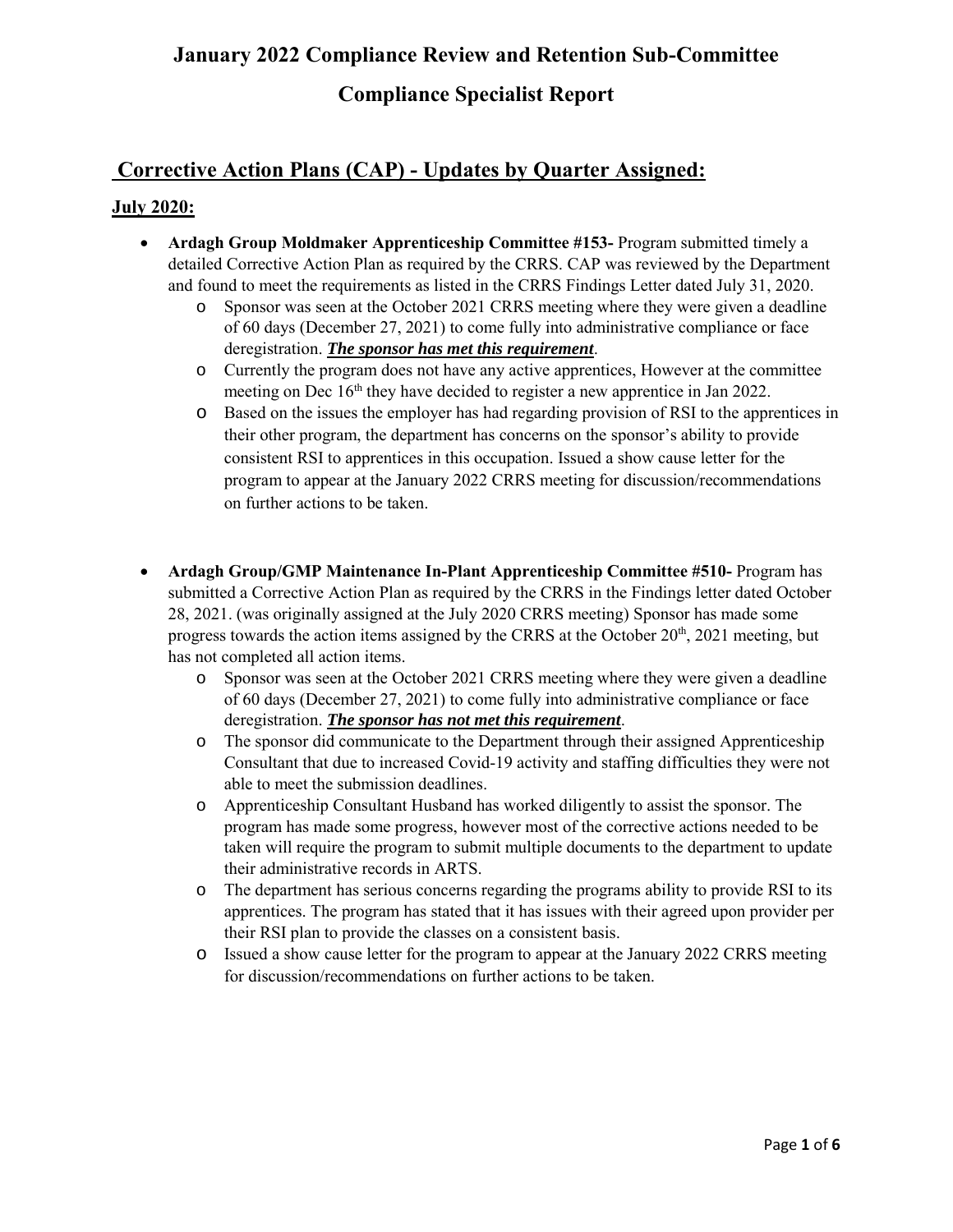- **Operating Engineers Regional Training Program JATC #58-** Program submitted timely a detailed Corrective Action Plan as required by the CRRS. CAP was reviewed by the Department and found to meet the requirements as listed in the CRRS Findings Letter dated October 28, 2020.
	- o Program has worked diligently to update all apprentice records including hour reports and step updates.
	- o Program has revised their reporting practices to better align with reporting deadlines. And has committed to achieving 100% timely reporting for 4th quarter RSI & 1st half OJT.
	- o All Program Committee meeting minutes have been uploaded into ARTS
	- o Program continues to work actively with their assigned Apprenticeship Consultant on the CAP activities.
- **Northeastern Washington-Northern Idaho Sheet Metal Apprenticeship Committee #152-** Program submitted a detailed Corrective Action Plan as required by the CRRS. CAP was reviewed by the Department and found to meet the requirements as listed in the CRRS Findings Letter dated October 28, 2020.
	- o Program is diligently working towards increasing their female and minority apprentice #s and evaluating recruitment and outreach efforts.
	- o Program continues to work actively with their assigned Apprenticeship Consultant on the CAP activities.
- **Inland Northwest Masonry Apprenticeship Committee #160-** Program submitted a detailed Corrective Action Plan as required by the CRRS. CAP was reviewed by the Department and found to meet the requirements as listed in the CRRS Findings Letter dated October 28, 2020.
	- o Program working to update all apprentice records including hour reports and step updates.
	- o Program has revised their reporting practices to better align with reporting deadlines.
	- o Program has made significant progress on their administrative reporting.
	- o Program is diligently working towards increasing their female apprentice #s.
- **Washington Construction Teamsters Apprenticeship Committee #231-** Program submitted a detailed Corrective Action Plan as required by the CRRS. CAP was reviewed by the Department and found to meet the requirements as listed in the CRRS Findings Letter dated October 28, 2020.
	- o Program working to update all apprentice records including hour reports and step updates.
	- o Program has revised their reporting practices to better align with reporting deadlines.
	- o Program has made significant progress on their administrative reporting.
	- *It is the Departments recommendation that the Administrative Corrective Action Plan assigned to the Washington Construction Teamsters Apprenticeship Committee be closed by the CRRS.*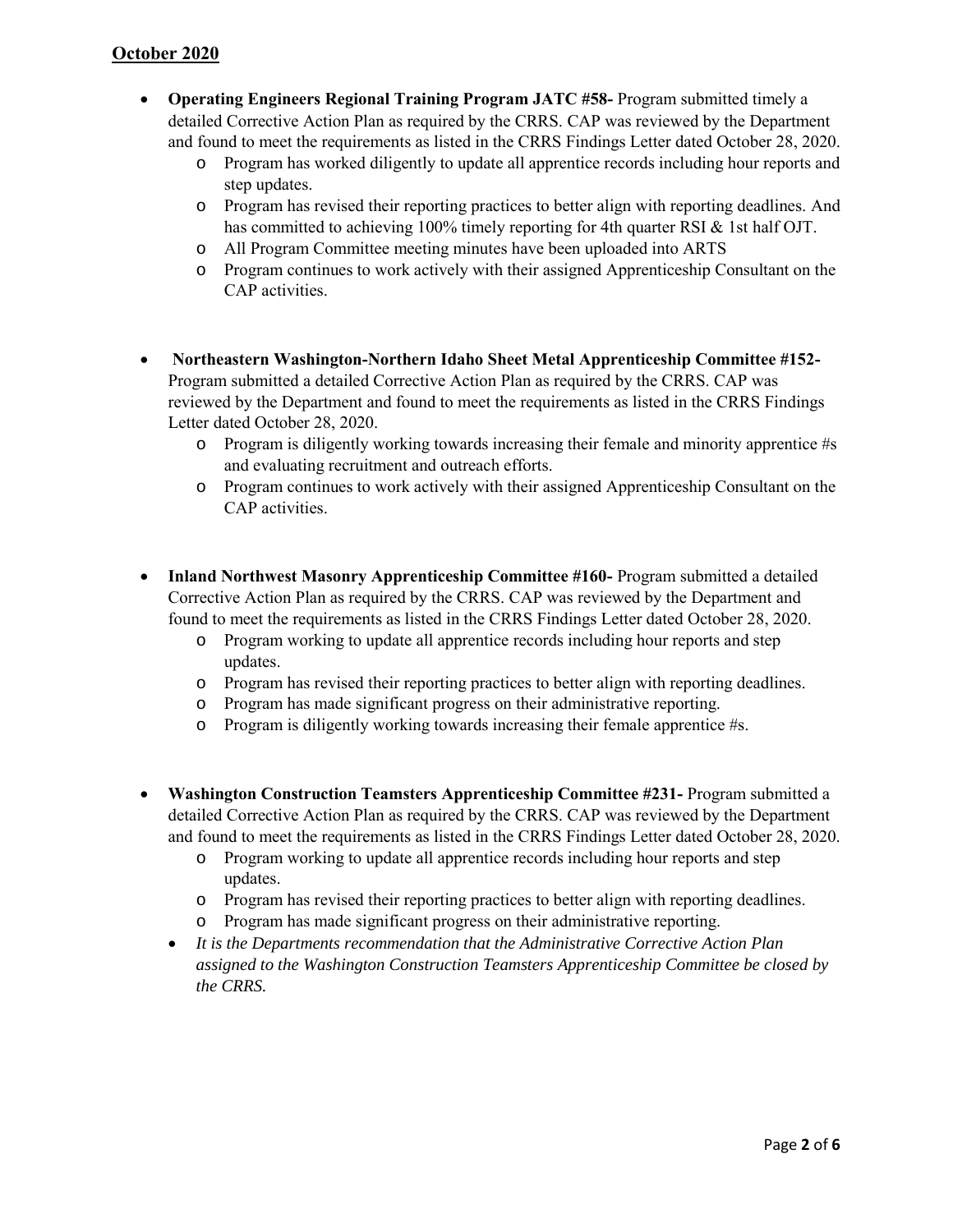- **Peninsula Light Company Apprenticeship Committee #524-** Program has submitted a Corrective Action Plan as required by the CRRS in the Findings Letter dated October 28, 2020.
	- o Program has made significant progress towards gaining and maintaining administrative compliance with reporting.
	- o Program has 3 active apprentice and continues to monitor and report progress.

#### **January 2021**

- **Washington State Controls Specialist Apprenticeship Committee- Controls Programmer #2178 (No CAP was assigned just requested progress reports) -** Program submitted their Quarterly Progress update as requested by CRRS in the Findings letter dated January 28, 2021.
	- o Program continues to maintain 2 active apprentices who are on track for completion in 2022.
	- o Committee is actively working on assessments/evaluations for awarding credit to create a consistent evaluation process for student applicants.
	- o Applications are being accepted with interviews being scheduled with approved Training Agents.
- **Aerospace Joint Apprenticeship Committee #1828-** Program was assigned an Administrative Corrective Action Plan at the January 2021 CRRS meeting. Program did submit the CAP timely to the department. Department reviewed the submitted CAP and determined that it does meet the requirements as listed in the CRRS Findings Letter dated January 28<sup>th</sup>, 2021.
	- o Program has made significant progress towards gaining and maintaining administrative compliance with reporting, including allocating more administrative staff to support the committee's actions and apprentice progression through the ARTs system.
	- o Program continues to actively work with the assigned Apprenticeship Consultant on their CAP requirements.
- **Johnson Controls Fire Protection Apprenticeship Committee #1808-** Program was assigned an Equal Employment Opportunity Corrective Action Plan at the January 2021 CRRS meeting. Program submitted timely to the department an EEO Corrective Action Plan.
	- o Committee has been reviewing and revising if needed the current Recruitment and Outreach activities.
	- o Committee has reached out to active Pre-Apprenticeship Programs on potential partnership opportunities.
	- o Committee is actively reaching out to both east and west side partners on recruitment opportunities and outreach events and had appointed a female journeyperson as a Lead Recruiter.
	- o Program is actively recruiting for 2 apprenticeship openings and reaching out to Pre-Apprenticeship partners for assistance.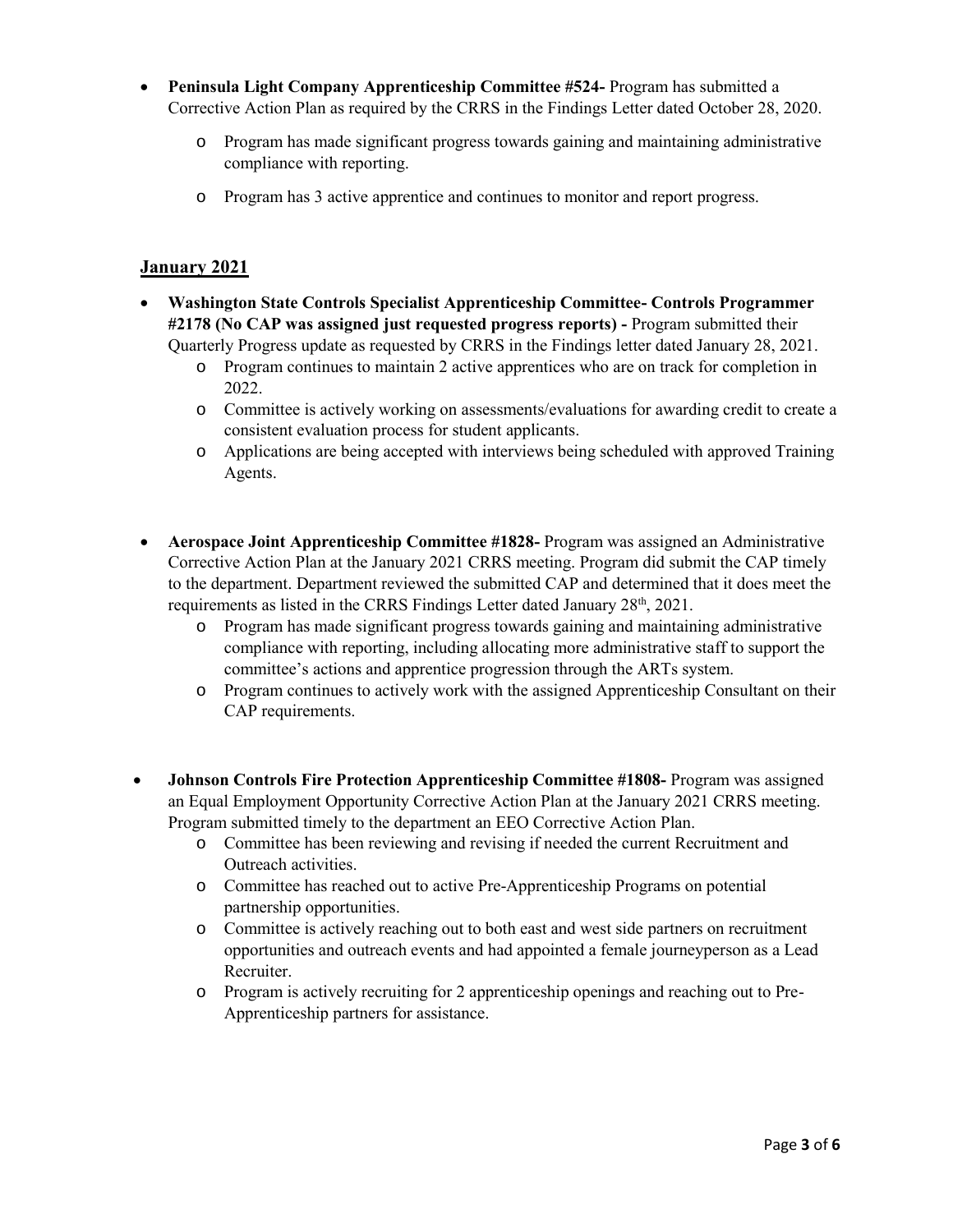- **Pierce County Roofers Joint Apprenticeship Training Committee #116-** Program was assigned an Administrative Corrective Action Plan at the January 2021 CRRS meeting. Program did submit the CAP timely to the department. Department reviewed the submitted CAP and determined that it does meet the requirements as listed in the CRRS Findings Letter dated January  $28<sup>th</sup>$ ,  $2021$ .
	- o Program has made significant progress towards gaining and maintaining administrative compliance with reporting.
	- o Program continues to actively work with the assigned Apprenticeship Consultant on their CAP requirements.
	- o Committee has taken an active interest in the CAP activities as well and monitors the progress closely.
- **Washington State Fire Fighters Joint Apprenticeship and Training Committee #1499-** Following the Sponsors appearance at the April 2021 CRRS meeting, they have submitted a CAP as requested. Department reviewed the submitted CAP and determined that it does meet the requirements as listed in the CRRS Findings Letter dated January 28<sup>th</sup>, 2021.
	- o Program continues to make progress towards meeting administrative compliance.
	- o Program has hired a new full time admin to focus solely on records corrections and ARTS updating.
	- o Recommend Program to submit a CAP progress report

#### **April 2021**

- **Northwest Line Construction Industry JATC #487-** Program was assigned an Administrative Corrective Action Plan at the April 2021 CRRS meeting. Program did submit the CAP timely to the department. Department reviewed the submitted CAP and determined that it does meet the requirements as listed in the CRRS Findings Letter dated April  $27<sup>th</sup>$ , 2021.
	- o Program continues to work closely with their assigned Apprenticeship Consultant on their CAP Activities.
	- o Program has hired additional staff to assist in the administrative reporting of the program.
	- o Additional training on the ARTS system has been provided to all staff as well as a review of internal procedures to ensure alignment with state apprenticeship requirements.
	- o Committee has met and allocated additional scholarship funds to help Women and minority apprentices in the program.

#### **July 2021**

- **UA Sprinkler Fitter Local 669 Joint Apprenticeship and Training Committee #286-** Program assigned an Administrative Corrective Action Plan at the July 2021 CRRS meeting. Program did submit the CAP timely. Department reviewed the submitted CAP and determined that it does meet the requirements as listed in the CRRS Findings Letter dated August 3rd, 2021.
	- o Program has made significant progress towards gaining and maintaining administrative compliance with reporting.
	- o Program continues to actively work with the assigned Apprenticeship Consultant on their CAP requirements.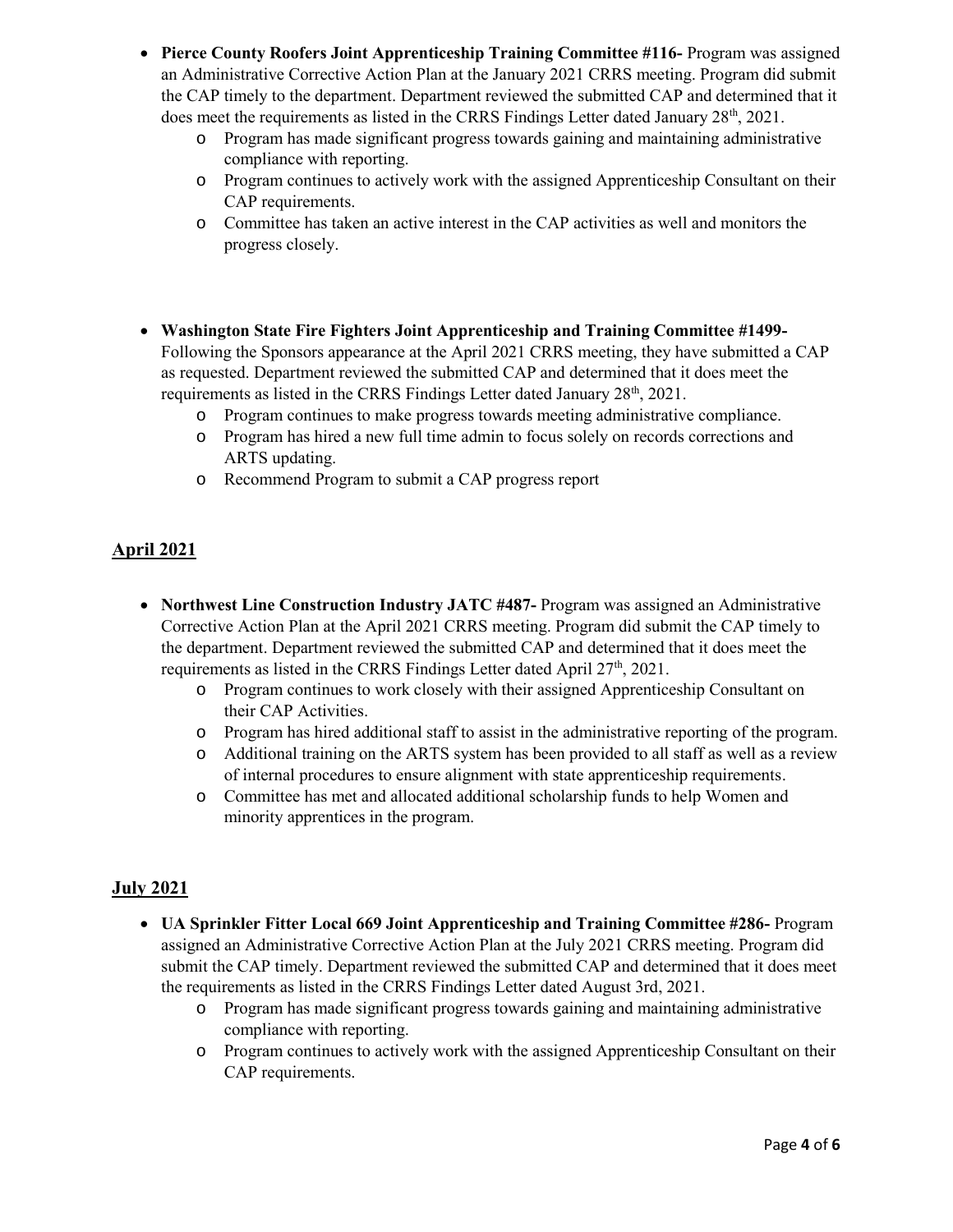- **Western States Boilermakers Apprenticeship Committee #246-** Program assigned an Administrative Corrective Action Plan at the July 2021 CRRS meeting. Program did submit the CAP timely. Department reviewed the submitted CAP and determined that it does meet the requirements as listed in the CRRS Findings Letter dated August 30th, 2021.
	- o Program has made significant progress towards gaining and maintaining administrative compliance with reporting.
	- o Program continues to actively work with the assigned Apprenticeship Consultant on their CAP requirements.
- **Weyerhaeuser Company Apprenticeship Committee #200-** Program assigned an Administrative Corrective Action Plan at the July 2021 CRRS meeting. Program did submit the CAP timely. Department reviewed the submitted CAP and determined that it does meet the requirements as listed in the CRRS Findings Letter dated August 3rd, 2021.
	- o Program has made significant progress towards gaining and maintaining administrative compliance with reporting.
	- o Program continues to actively work with the assigned Apprenticeship Consultant on their CAP requirements as well as updating their RSI plan.
- **Construction Industry Training Council of Washington – Plumber #636-** Program assigned an EEO Corrective Action Plan at the July 2021 CRRS meeting to address the recruitment of women and minorities. Program did submit the CAP timely. Department reviewed the submitted CAP and determined that it does meet the requirements as listed in the CRRS Findings Letter dated August 3rd, 2021.
	- $\circ$  Program is diligently working towards increasing their female and minority apprentice #s and evaluating recruitment and outreach efforts on a regular/quarterly basis.
	- o Program continues to work actively with their assigned Apprenticeship Consultant on the CAP activities.
- **Construction Industry Training Council of Washington - Sheet Metal Worker #637** Program assigned an EEO Corrective Action Plan at the July 2021 CRRS meeting to address the recruitment of women. Program did submit the CAP timely. Department reviewed the submitted CAP and determined that it does meet the requirements as listed in the CRRS Findings Letter dated August 3rd, 2021.
	- $\circ$  Program is diligently working towards increasing their female and minority apprentice #s and evaluating recruitment and outreach efforts on a regular/quarterly basis.
	- o Program continues to work actively with their assigned Apprenticeship Consultant on the CAP activities.

#### **October 2021**

 **Firestop and Containment Workers Joint Apprenticeship Training Program #1812-** Program assigned an Administrative Corrective Action Plan at the October 2021 CRRS meeting. Program did submit the CAP timely. Department reviewed the submitted CAP and determined that it does meet the requirements as listed in the CRRS Findings Letter dated October 28, 2021.